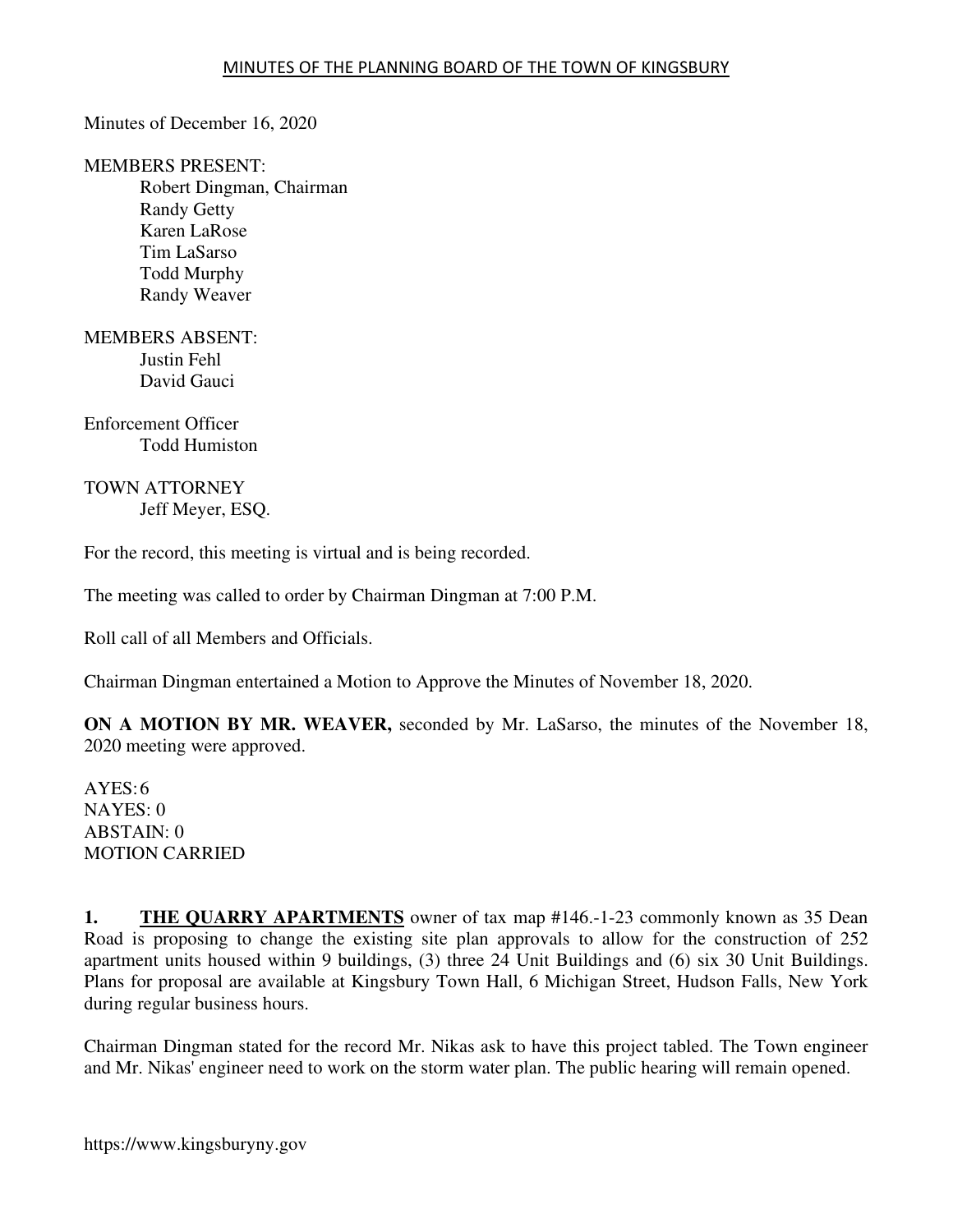Planning Board Minutes December 16, 2020 Page 2 of 6

Mr. Humiston, Enforcement Officer, stated public comments can be reached by email at officer@kingsburyny.gov, or at ATTN: Enforcement Office, 6 Michigan Street, Hudson Falls, NY 12839. If you have concerns specific to your property, please include your contact information. He would like to go to your property and address your concerns and possibly bring the Town engineer if needed.

Chairman Dingman stated any responses Mr. Humiston receives will be forwarded to each Planning Board member.

**2. NORTH COUNTRY PAWS FOR OBEDIENCE, LLC** contract vendee of Tax Map # 121.- 1-17.4 commonly known as 4202 State Route 4 Hudson Falls, Town of Kingsbury, located in Zoning District, Com-1A/Commercial District is seeking Site Plan approval for an obedience school and enrichment center at this location. Plans for proposal are available at Kingsbury Town Hall, 6 Michigan Street, Hudson Falls, New York during regular business hours.

Chairman Dingman stated this project was basically approved at the November 18, 2020 meeting with the SEQRA already completed. The public hearing is still opened.

Chairman Dingman stated the Board has heard from the County and confirmed with Mr. Humiston that this project is a matter of local concern.

There being no comments from the public, Chairman Dingman closed the public hearing.

Discussion ensued among the Board with questions addressed by the Applicant.

**ON A MOTION BY MR. MURPHY** and seconded by Mr. Getty the Kingsbury Planning Board declares lead agency status and having reviewed the short form SEQRA submission and having taken a hard look at the potential environmental impacts finds that there are no potential negative environmental impacts anticipated from this project and the Board issued a negative declaration on the project.

The Board then reviewed the proposed Resolution.

# **Resolution No. 1 of December 16, 2020**

**NORTH COUNTRY PAWS FOR OBEDIENCE, LLC** contract vendee of Tax Map # 121.-1-17.4 commonly known as 4202 State Route 4 Hudson Falls, Town of Kingsbury, located in Zoning District, Com-1A/Commercial District is seeking Site Plan approval for an obedience school and enrichment center at this location. Plans for proposal are available at Kingsbury Town Hall, 6 Michigan Street, Hudson Falls, New York during regular business hours.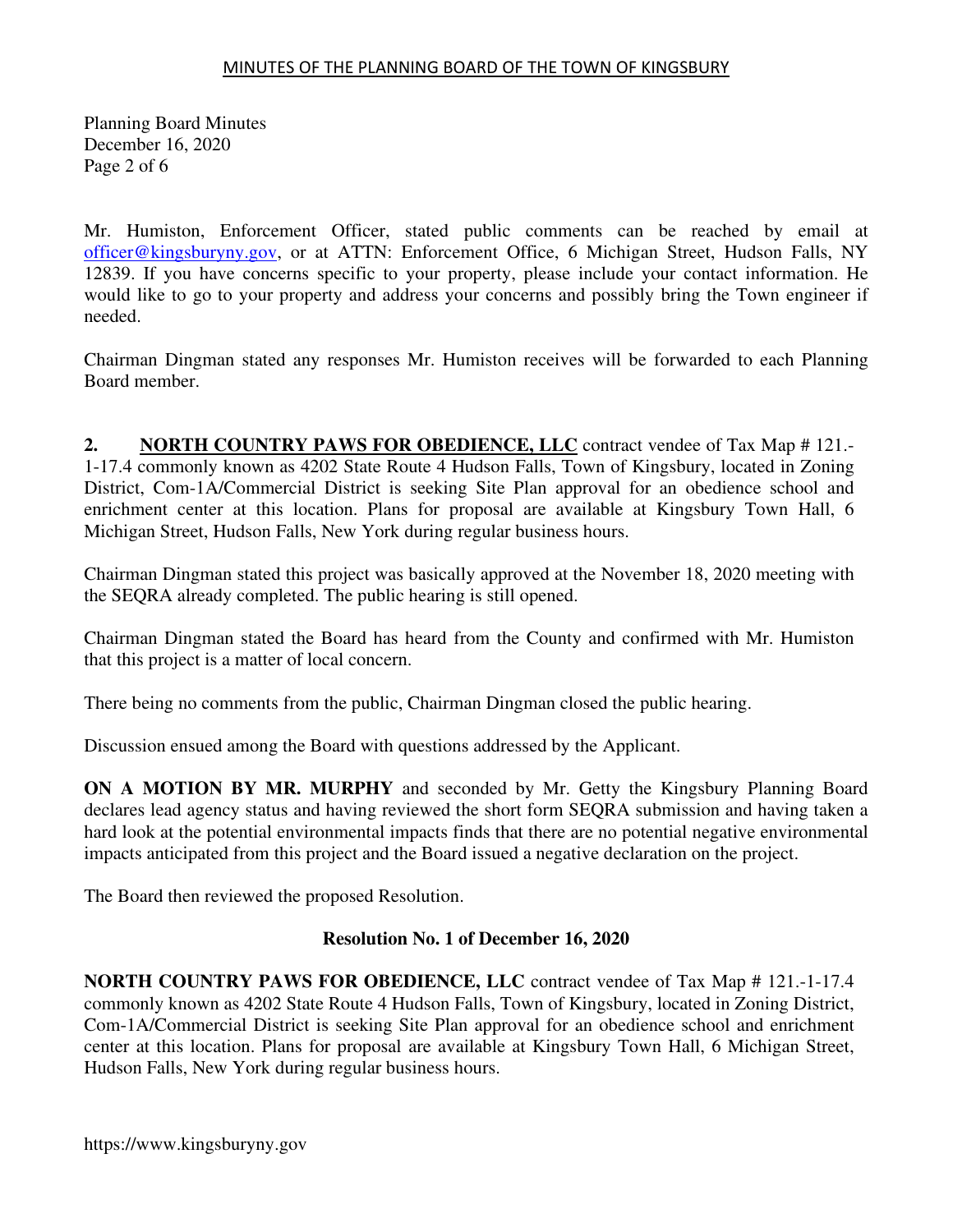Planning Board Minutes December 16, 2020 Page 3 of 6

**ON A MOTION BY** Mr. Weaver, seconded by Ms. LaRose, based on all of the evidence and materials submitted by the Applicant and the representations made at the meeting, the Application is hereby approved subject to the following conditions:

- 1. No boarding of animals on premises.
- 2. Any exterior lighting for the premises must be downcast.
- 3. All information and representations contained in the materials submitted by the applicant and discussed at the meeting are incorporated herein as conditions.

Ms. Bacharach and Ms. Rabin thanked the Board and are looking forward to being a part of this community.

**3. VERNON GREENE, TRUE ORDER MOTORCYCLE** contract vendee of Tax Map # 138.- 1-68 commonly known as 3503 State Route 4, Town of Kingsbury, located in Zoning District, Com-1A/Commercial District is seeking Site Plan approval for a proposed private motorcycle club. Plans for proposal are available at Kingsbury Town Hall, 6 Michigan Street, NY during regular business hours.

Chairman Dingman introduced Vernon Greene to address the Board.

Mr. Greene stated they have contacted Sheriff Murphy and he has no problem with the club or any of the members in the club. Sheriff Murphy was surprised his name was brought up regarding this project.

Chairman Dingman stated for the record at this point and for the record and if she is here, the Planning Board has received:

- a letter from Jane Havens, the Safety Committee of the Town of Kingsbury,
- a number of letters indicating the charitable things done over the years by True Order Motorcycle Club,
- a specific letter from Mike Archambault came separate from Ms. Haven's letter,
- a number of other letters came in around 3:00 as well and I did not have time to copy them all. I have copies as well as the Board Members do.

Mr. Humiston stated the violations against the motorcycle club have already accumulated according to the nuisance law.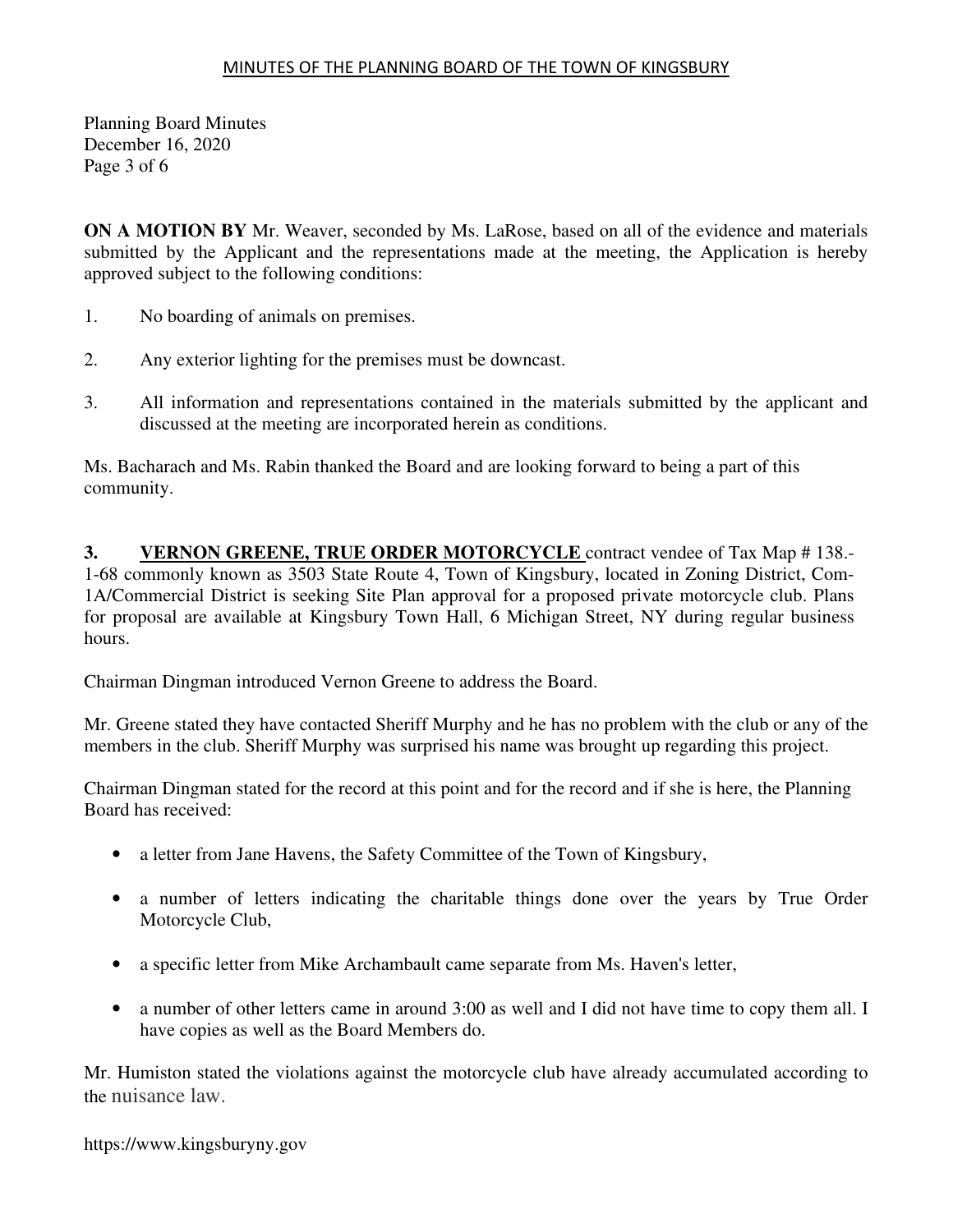Planning Board Minutes December 16, 2020 Page 4 of 6

Ronnie Hedrick, True Order Motorcycle Club, spoke in defending True Order Motorcycle Club.

Ms. LaRose asked Mr. Humiston to explain the nuisance law again.

Jane Havens, Public Safety Committee on the Kingsbury Town Board read the following statement to the Planning Board.

"The Town of Kingsbury has enjoyed the presence of a motorcycle club in this Town for decades. We have a zero tolerance for public nuisance. Chapter 192 of the Town Code was adopted to prevent public nuisance from disrupting residence qualities of life. With the recorded violations True Order has had at their previous location they have exceeded the allowable points for the past 3 years and would have been subject to enforcement. In light of recent events, they have continued to prevent public safety to our residences and have burden our Code Enforcement Office, therefore this Board must vote against their request."

Discussion ensued among the Board with questions addressed by the applicant.

Chairman Dingman stated he is willing to table this proposal until they get the information the Board is looking for. Chairman Dingman stated not having a liquor license is the biggest concern.

Mr. Hedrick stated they are not selling liquor at this location and will move forward with getting a liquor license.

Chairman Dingman suggested to have the motorcycle club's attorney contact the Attorney Jeff Meyer, Planning Board to discuss what is needed to get an approval and there will be no activity until this is resolved with the liquor authority.

Mr. Hedrick questioned if they could have their monthly meetings at this location.

Mr. Humiston stated that property is in a commercial zone and needs a certificate of occupancy to operate. At this time, this commercial property only has a c/o for a restaurant, not a club house or any other type of business. It is not on a residential property; you can be on the property to improve it or get prepared/fixed it up to get your liquor license. Mr. Humiston suggested to table this until they have a liquor license.

**ON A MOTION BY Mr. LASARSO**, seconded by Mr. Weaver this project has been tabled.

 $AYES:6$ NAYES: 0 ABSTAIN: 0 MOTION CARRIED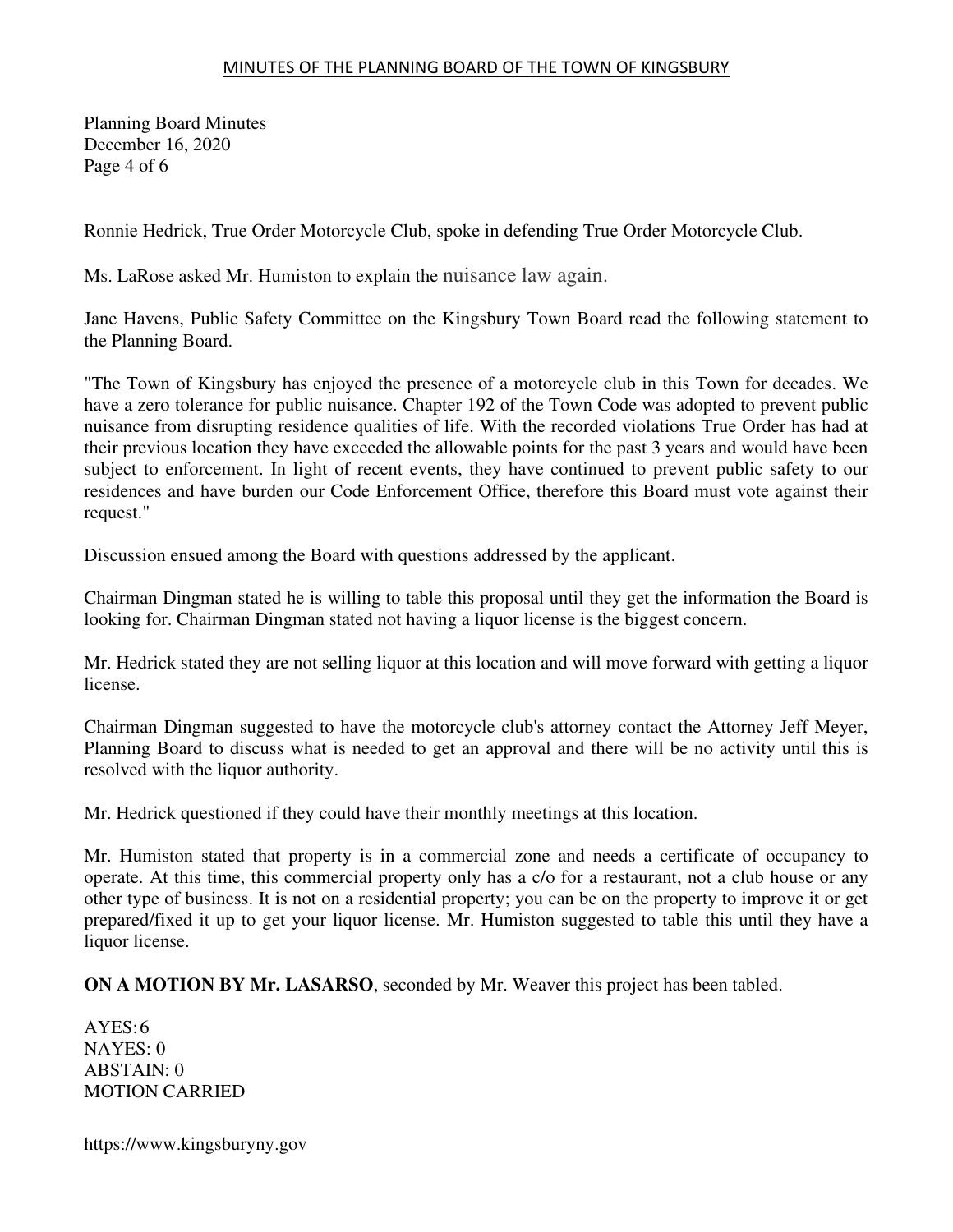Planning Board Minutes December 16, 2020 Page 5 of 6

Chairman Dingman stated the next item on the agenda is the Geer Road Residence. They had come to the meeting last month. They were asked to send the Board the petition and the five points of interest at the November 18, 2020 meeting with an area explanation of why they have those concerns.

Last month we asked Attorney Meyer to determine what options this Board had. At one point the Board thought they could simply reopen and revisit the approval. Unfortunately, this is not an option. Attorney Meyer would be able to explain this. Also, according to Town Code Solar Arrays are an approved use in an Agriculture zone. At this point the major concern of the Planning Board and from the Chairman Dingman stated the people he has spoken with have the same concern he does. The major concern is Mr. Doud's misrepresentation, the key fact in that he indicated he had contacted the neighbors. We found out later Mr. Doud did not contact any of the neighbors.

Additional questions surround the impact of blasting near the solar panels and what appears to be the lack of reduction visual effect from the solar panels.

Between meetings Chairman Dingman has spoken to other people and Mr. Meyer; we are planning to send a letter to Matrix with a copy to Peckham requesting that Matrix address these concerns. What the impact of the letter will be he is not sure.

Lorraine Foricer, 318 Geer Road stated this project is impacting every party here; the Town, Peckham's, Matrix, and the Geer Road Residents. All of the meetings occurred during Covid-19. We were on lockdown from the State, so people were not attending the meetings, not everybody has internet capability out in the rural areas.

Mr. Meyer responded the open perspective is the Planning Board essentially did everything that is required and went above and beyond where it could. Despite things being on lockdown the virtual meetings were held with the comment period left open beyond holding the actual meetings, trying to encourage additional comments. The approval was granted June 17, 2020 and the applicable statute of limitations that is something we would weigh in on as the Town. If you are considering filing an action against the Town and/or Peckham and Geer Road Solar, I would recommend you consult with your attorney in making applicable statute of limitations. From an Open Meetings law perspective, the Planning Board went above and beyond what is actually required by law as was we extended and opened up the availability to have this meeting is by virtue of Executive Orders from Governor Cuomo Office. The Planning Board is doing what it can.

Ms. Forcier questioned what the consequences for Mr. Doud will be for not contacting the neighbors.

Attorney Claudia Braymer stated she is representing Lorraine Forcier. Ms. Braymer recently retained her and is getting up to speed on this case. Ms. Braymer stated she was not representing Ms. Forcier when this project came before the Board.